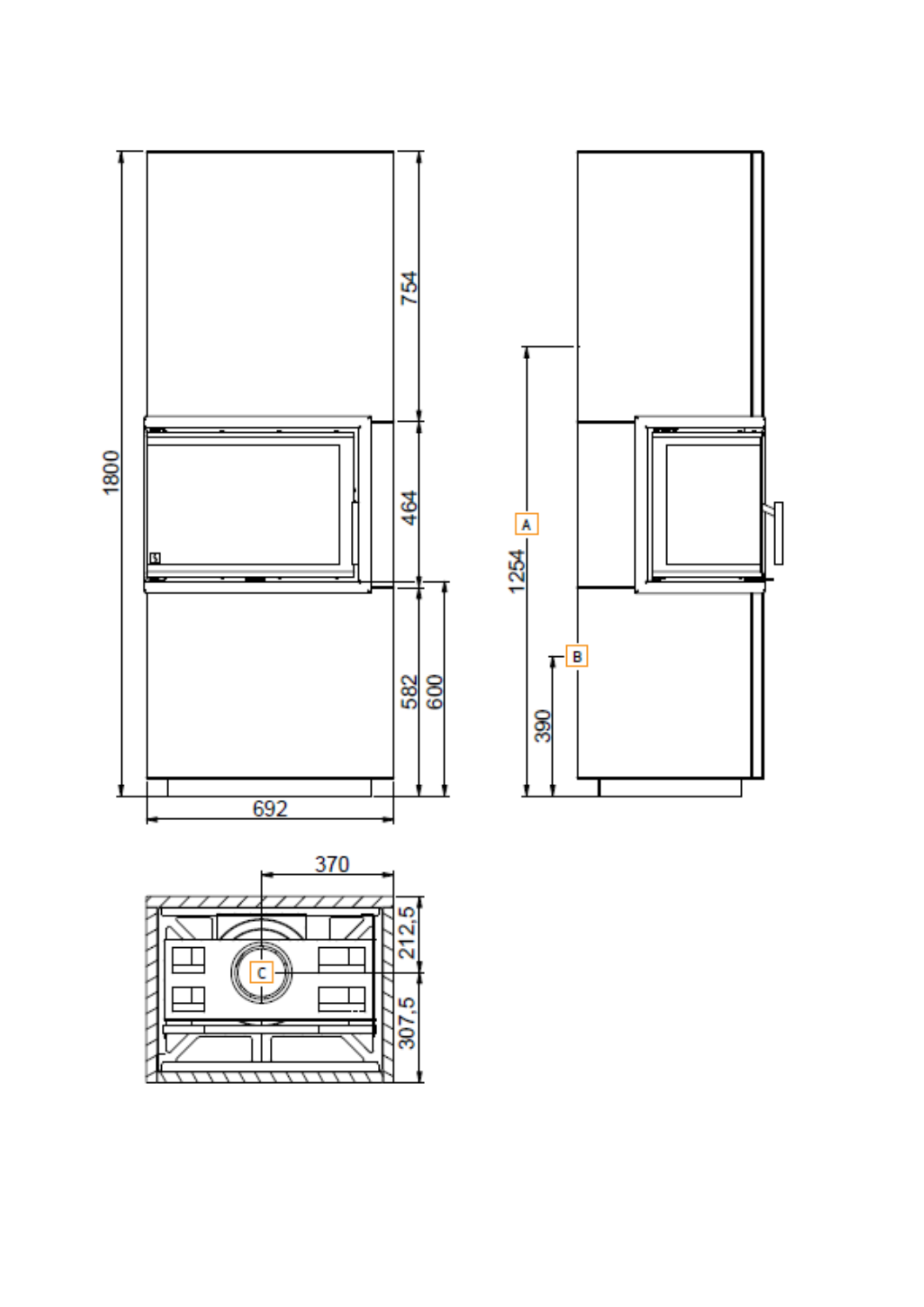|                                                                                                            |                                                      |                                                 |            | A-A                                                |                          |                            |  |  |
|------------------------------------------------------------------------------------------------------------|------------------------------------------------------|-------------------------------------------------|------------|----------------------------------------------------|--------------------------|----------------------------|--|--|
| E-E                                                                                                        | $C-C$                                                | A                                               | $C$ D      | 460<br>E                                           | $D-D$                    |                            |  |  |
| 3                                                                                                          | 9.                                                   |                                                 |            |                                                    | 12                       |                            |  |  |
| 2<br>$\textcircled{\scriptsize{1}}$                                                                        | 7                                                    | 750                                             | D          | $\sqrt{5}$<br>œ.                                   | 10                       |                            |  |  |
| 14<br>10                                                                                                   | 9<br>13                                              | 692                                             |            | 520                                                |                          |                            |  |  |
| 12<br>$6\phantom{1}$<br>2                                                                                  | 11                                                   |                                                 |            |                                                    |                          |                            |  |  |
| $\mathbf 1$<br>4                                                                                           | 8<br>$\mathbf{3}$                                    |                                                 |            |                                                    |                          |                            |  |  |
|                                                                                                            |                                                      | <b>STYKLISTE</b>                                |            |                                                    |                          |                            |  |  |
| <b>POS</b><br><b>TEGN</b>                                                                                  |                                                      | <b>BESKRIVELSE</b>                              |            | M3 NR.                                             | <b>DATO</b>              | <b>STK</b>                 |  |  |
| 1<br>25003003                                                                                              | Rear part 1, FL Surround                             |                                                 |            | 50055916                                           | 01-10-2019               | $\mathbf 1$                |  |  |
| $\overline{2}$<br>25003007                                                                                 | Side part 5, FL Surround                             |                                                 |            | 50055917                                           | 01-10-2019               | 1                          |  |  |
| 3<br>25003008                                                                                              | Side part 4, FL Surround                             |                                                 |            | 50055918                                           | 01-10-2019               | $\mathbf 1$                |  |  |
| 25003009<br>4                                                                                              | Front part 10, FL Surround                           |                                                 | 50055919   | 01-10-2019                                         | $\mathbf 1$              |                            |  |  |
| 5<br>25003010                                                                                              | Rear part 2, FL & FR Surround                        | 50055920                                        | 01-10-2019 | $\mathbf{1}$                                       |                          |                            |  |  |
| $6\phantom{1}6$<br>25003011                                                                                | Side part 7, FL Surround                             |                                                 |            | 50055921                                           | 01-10-2019               | $\mathbf{1}$               |  |  |
| 7<br>25003012                                                                                              | Side part 6, FL Surround                             |                                                 |            | 50055922                                           | 01-10-2019               | $\mathbf 1$                |  |  |
| 25003013<br>8                                                                                              | Front part 11, FL & FR Surround                      |                                                 |            | 50055923                                           | 01-10-2019               | $\mathbf 1$<br>$\mathbf 1$ |  |  |
| 9<br>25003014<br>10<br>25003015                                                                            | Rear part 3, FL Surround                             |                                                 |            | 50055925<br>50055926                               | 01-10-2019<br>01-10-2019 | $\mathbf 1$                |  |  |
| 11<br>25003016                                                                                             | Side part 9, FL Surround<br>Side part 8, FL Surround |                                                 |            | 50055927                                           | 01-10-2019               | $\mathbf{1}$               |  |  |
| 12<br>25003017                                                                                             | Front part 12, FL Surround                           |                                                 |            | 50055928                                           | 01-10-2019               | $\mathbf 1$                |  |  |
| 13<br>25003018<br>Top part 13, FL Surround                                                                 |                                                      |                                                 | 50055929   | 01-10-2019                                         | $\mathbf 1$              |                            |  |  |
| 14<br>25003019                                                                                             | Top part 14, FL Surround                             |                                                 |            | 50055930                                           | 01-10-2019               | $\mathbf 1$                |  |  |
| Scan 5003<br>Stove:                                                                                        | Name: Surround FL, mineral parts                     |                                                 |            | Drawing<br>Date: 20-06-2019<br>25003905<br>number: |                          |                            |  |  |
| Material:                                                                                                  |                                                      |                                                 |            | Constructed /Changed by:<br>sr                     |                          |                            |  |  |
| Weight: N/A<br>Articlenumber:<br>N/A<br>Area:<br>C:\Working Folder\Designs\Scan 5003\25003905.iam<br>Path: |                                                      | <b>SCAN A/S</b><br>DK-5492 Vissenbjerg©<br>SCAN |            |                                                    |                          |                            |  |  |

 $\overline{\phantom{a}}$